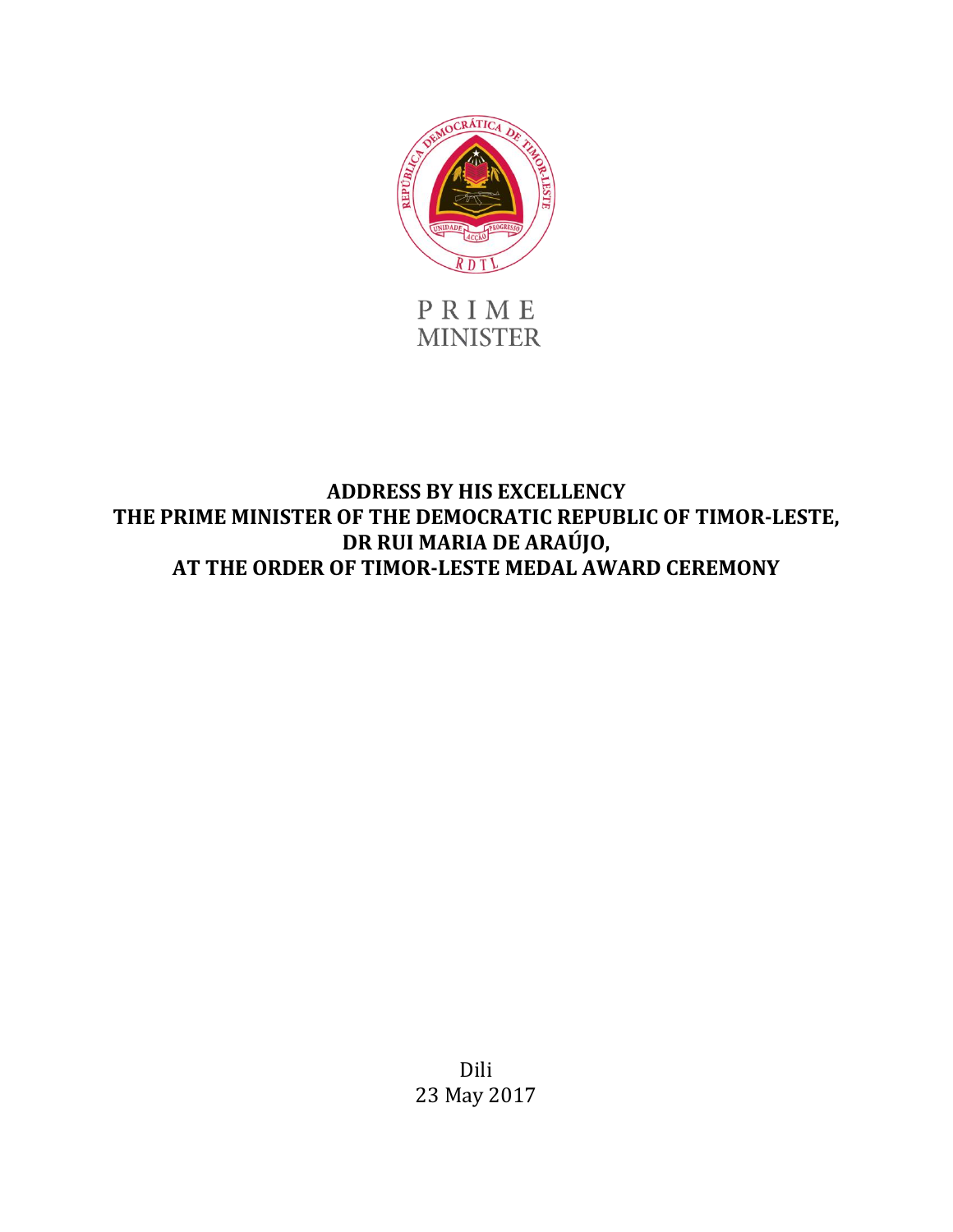Your Excellencies

The Former President of the Democratic Republic of Timor-Leste and Nobel Peace Prize Laureate, Dr José Ramos-Horta

Fellow Government Members

Dear friend António "Tony" Cabral

Veterans of the Struggle for National Liberation

Distinguished guests Ladies and gentlemen,

I thank Congressman António "Tony" Cabral for making the trip to Timor-Leste. We are very happy to receive him in our country and I am very pleased to see him again. We had last been together in the United States of America.

Being an act of public recognition, the attribution of an honorary title is always a cause for joy both for the person receiving the title and for the person awarding it.

The "Order of Timor-Leste" is the most prestigious and dignified award granted by the nation, seeking to "recognise and thank those nationals or foreigners who, by way of their conduct or acts, have made a significant contribution to benefitting the country, the Timorese or Mankind." (Article 2.1 of Decree-Law no. 20/2009).

We were fortunate to have the support of a few US Representatives during our struggle. whose influence was vital in supporting our cause. Being of Portuguese descent, Member of the Massachusetts House of Representatives António "Tony" Cabral has a long history of support to Timor-Leste, including during our struggle for independence.

He was tireless in advocating the rights and freedoms of the Timorese people at the highest level in the United States of America. As stated in the Presidential Decree, it was he who led the submission of legislation to the Massachusetts Legislature sanctioning companies and businesses in or with the Republic of Indonesia in the late 1990's.

At that time, the courage, commitment and determination of António "Tony" Cabral were crucial for encouraging an international resolution to the Timor-Leste crisis.

Although it is true that the independence of Timor-Leste was only possible thanks to the determination and resilience of the Timorese People, the support by our friends and partners throughout the world was instrumental in changing the course of events in Timor-Leste in favour of independence.

Since then, "Tony" Cabral has continued to be a good friend, working to promote peace and stability both in Timor-Leste and in the region. His efforts towards the democratic consolidation and the development of Timor-Leste, including the strengthening of friendship